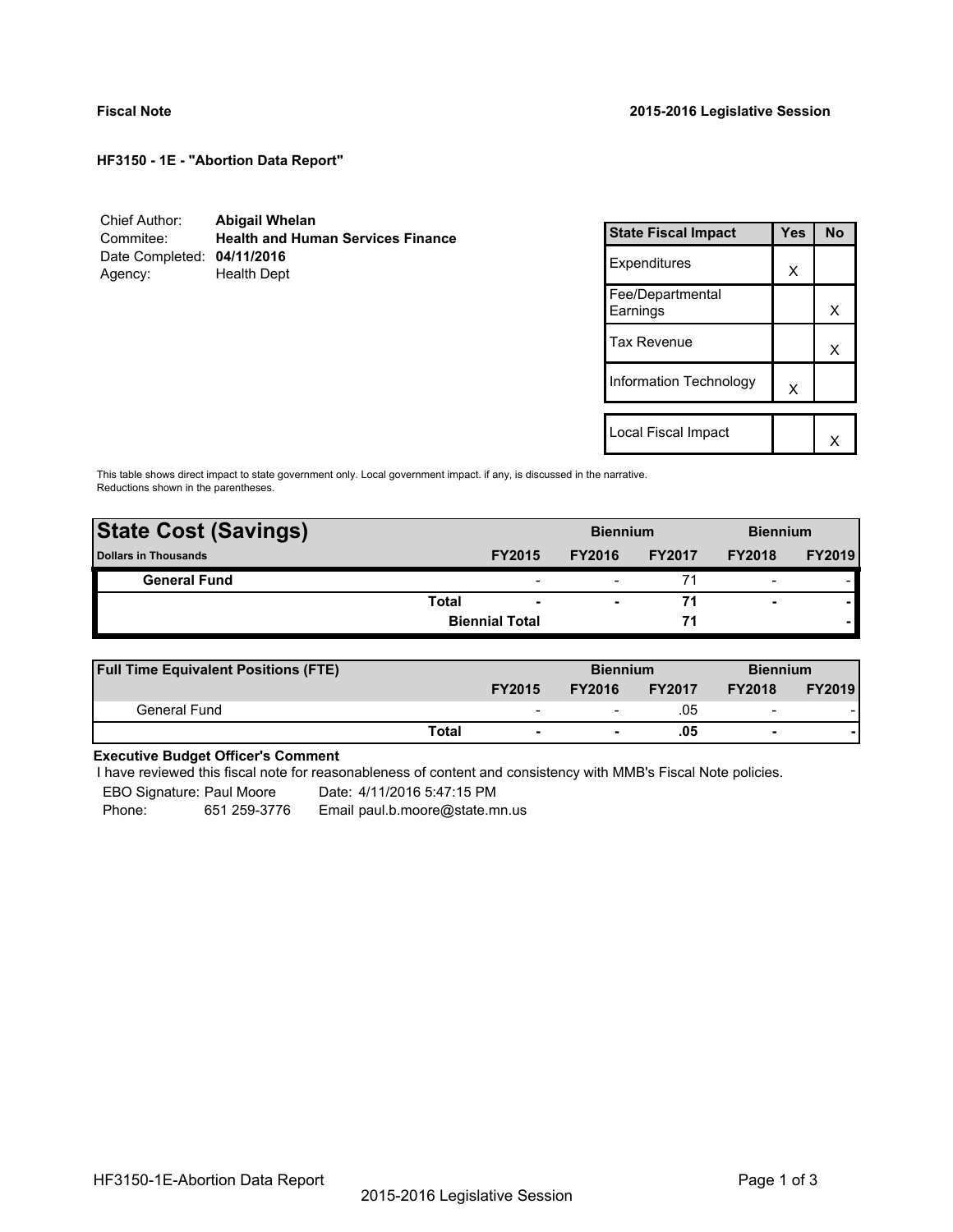### **State Cost (Savings) Calculation Details**

This table shows direct impact to state government only. Local government impact, if any, is discussed in the narrative. Reductions are shown in parentheses.

\*Transfers In/Out and Absorbed Costs are only displayed when reported.

| State Cost (Savings) = 1-2                        |              |                       | <b>Biennium</b> |               | <b>Biennium</b> |               |
|---------------------------------------------------|--------------|-----------------------|-----------------|---------------|-----------------|---------------|
| <b>Dollars in Thousands</b>                       |              | <b>FY2015</b>         | <b>FY2016</b>   | <b>FY2017</b> | <b>FY2018</b>   | <b>FY2019</b> |
| General Fund                                      |              |                       |                 | 71            |                 |               |
|                                                   | <b>Total</b> |                       |                 | 71            |                 |               |
|                                                   |              | <b>Biennial Total</b> |                 | 71            |                 |               |
| 1 - Expenditures, Absorbed Costs*, Transfers Out* |              |                       |                 |               |                 |               |
| <b>General Fund</b>                               |              |                       | -               | 71            |                 |               |
|                                                   | <b>Total</b> |                       | ٠               | 71            |                 |               |
|                                                   |              | <b>Biennial Total</b> |                 | 71            |                 |               |
| 2 - Revenues, Transfers In*                       |              |                       |                 |               |                 |               |
| <b>General Fund</b>                               |              |                       |                 |               |                 |               |
|                                                   | <b>Total</b> | ٠                     | -               |               | -               |               |
|                                                   |              | <b>Biennial Total</b> |                 |               |                 |               |

### **Bill Description**

This bill modifies the abortion data reported by physicians to the Minnesota Department of Health. It requires the collection of additional data about location of the physician and location of the patient for abortions performed via telemedicine be included in the annual report to MDH.

### **Assumptions**

The current abortion reporting system has been in use since 1998. The software is obsolete and no longer supported by MN.IT. Thus it is not possible to make changes to this system to incorporate additional data items. A new system is needed to enable the incorporation of the new reporting requirements specified in this amendment.

It is assumed that project costs to build a new software platform that supports the collection of data related to abortions via telemedicine will be \$60,000 in FY 2017. The annual report with data collected under M.S. 145.4131 is published each July for data collected in the prior calendar year. It is assumed the new system would be complete in time to begin collecting the new data elements in January of 2017, so that these new data elements would be first available in the report published in July 2018.

It is assumed that 0.05 FTE of a Research Analyst Specialist Sr. is needed during the first year to function as the subjectmatter expert to MN.IT staff building the system at a cost of \$5,000 in FY 2017.

With a new system in place that collects the additional data required under this bill, there would be no change in staff effort needed to review the data and publish the annual report required under current law.

## **Expenditure and/or Revenue Formula**

| <b>EXPENDITURES</b>               | SFY <sub>15</sub> | SFY <sub>16</sub> | SFY <sub>17</sub> | SFY <sub>18</sub> | SFY <sub>19</sub> |
|-----------------------------------|-------------------|-------------------|-------------------|-------------------|-------------------|
| <b>Salary and Fringe Benefits</b> |                   |                   |                   |                   | 0                 |
| <b>Other Operating Costs</b>      |                   |                   | 60                |                   | 0'                |